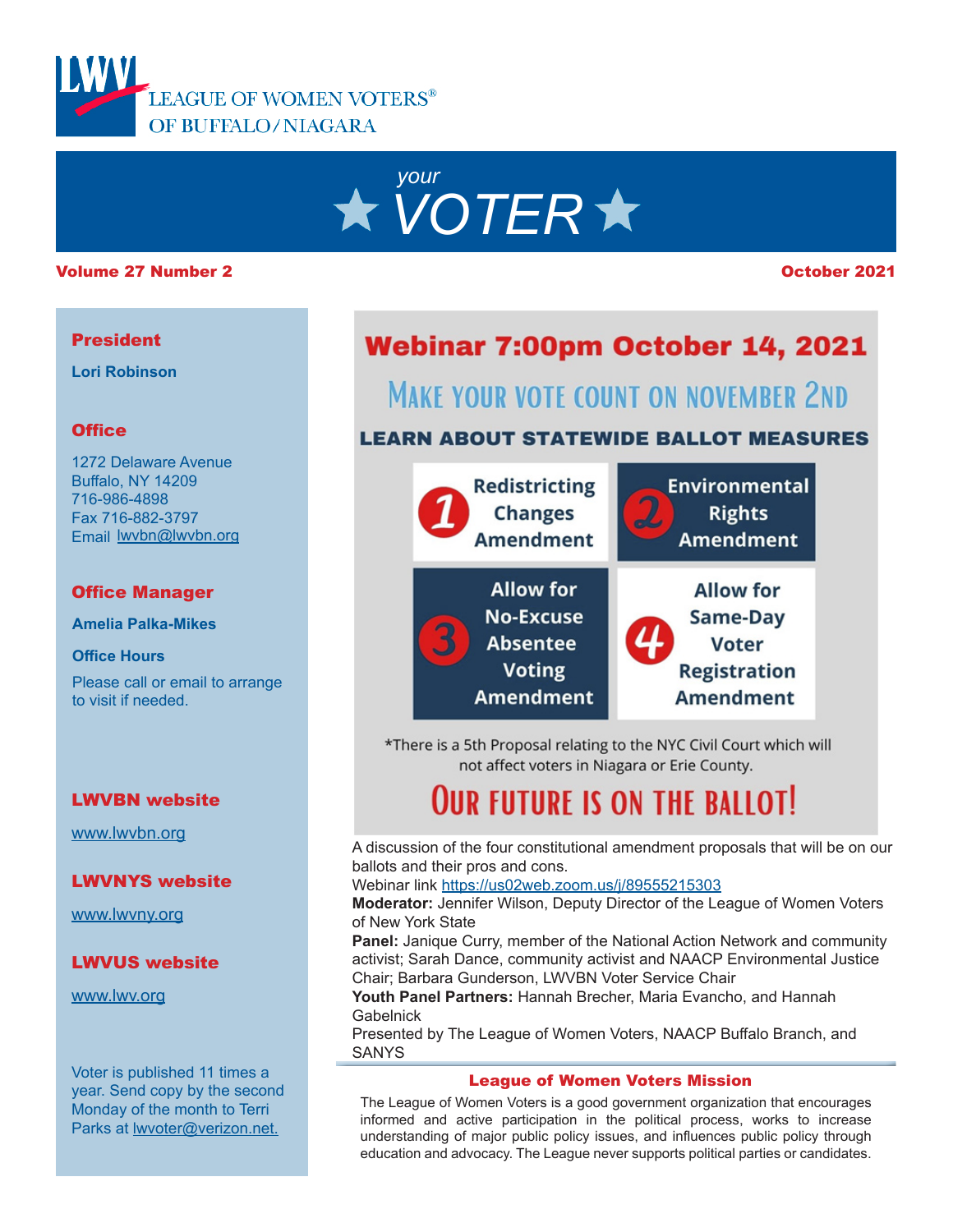# Letter from Our President

Dear League,

First and foremost, I have to recognize Al Dozoretz with a heartfelt thank you for his many years of service to LWV Buffalo/Niagara. Al is moving on to new adventures; we will miss him and his excellent work as chair of our Election Services Committee. As I have experience in taking over from a fearless leader, I am hopeful that one of you may be interested in taking on this important League committee. Please feel free to call or email me and we can talk about this opportunity.

When you are in the North Tonawanda neighborhood stop in to see the delightful display that Alberta Roman has set up at the North Tonawanda Public Library at 505 Meadow Drive, North Tonawanda, N.Y. 14120 (next to the high school). This League display to remind people to vote will be at the library for the month of October. When you stop in to see it, please take a selfie with your favorite part and send it to me at president@lwvbn. org for our scrapbook!

I also want to recognize the other partners of the Western New York Women's Suffrage Centennial Celebration Committee, who worked so hard with League members to bring together the program at Daemen on October 2. A big thank you and a "high five" to Alpha Kappa Alpha Sorority (Gamma Phi Omega Chapter), AAUW Buffalo Branch, Buffalo & Erie County Public Library, Daemen College History & Political Science Department, the Erie County Commission on the Status of Women, NYS Women Inc. – Region VIII, UB Gender Institute, Women's Auxiliary of Ahmadiyya Muslim Community Buffalo Chapter, Western New York Women's Foundation, Women's Bar Association of the State of New York, and the Zonta Club of Buffalo.

Please remember to check our website, [www.lwvbn.org](https://www.lwvbn.org/), for information on the many programs planned in the coming months. Hope to see you there!

*Lori Robinson, President*

# **An Unlikely Leader for Nuclear Waste Cleanup**

"In the beginning when I first learned about the mess at West Valley, I was angry, a hard, angry person," wrote Carol Mongerson from Springville, N.Y.

My newest heroine is someone I never met because she died in 2005, long before I took on the task of following the West Valley cleanup on behalf of the League. In the last few weeks, I have had the privilege of reading Carol Mongerson's unpublished memoir on her work with the Coalition on West Valley Nuclear Wastes. Carol was the acknowledged leader of the effort of citizen involvement at the nuclear site. I had heard a lot about her from the those who were involved with her back in the beginning of the Coalition in the late 1970s through the 1990s and are still passionately involved in working toward a full cleanup there that is protective of the waters of the Great Lakes and the health of local residents.

She seems like an unlikely leader for a movement that required gaining an understanding of complex scientific issues; she was an artist with a graduate education in philosophy.

In the final paragraph of Carol's memoir, she confesses that she began her activism motived by anger. Then, after she was involved, she learned that the bureaucrats, engineers, and scientists in the nuclear industry were only human, and she learned to forgive those who had made decisions that led to the accumulation of nuclear wastes, not knowing what an intractable problem those wastes would turn out to be.

But after 19 years of involvement, she was "getting tougher again." We, too, need to get tougher with the nuclear complex and our government by resisting the production of still more nuclear wastes before learning how to deal with them responsibly.

*Pat Townsend*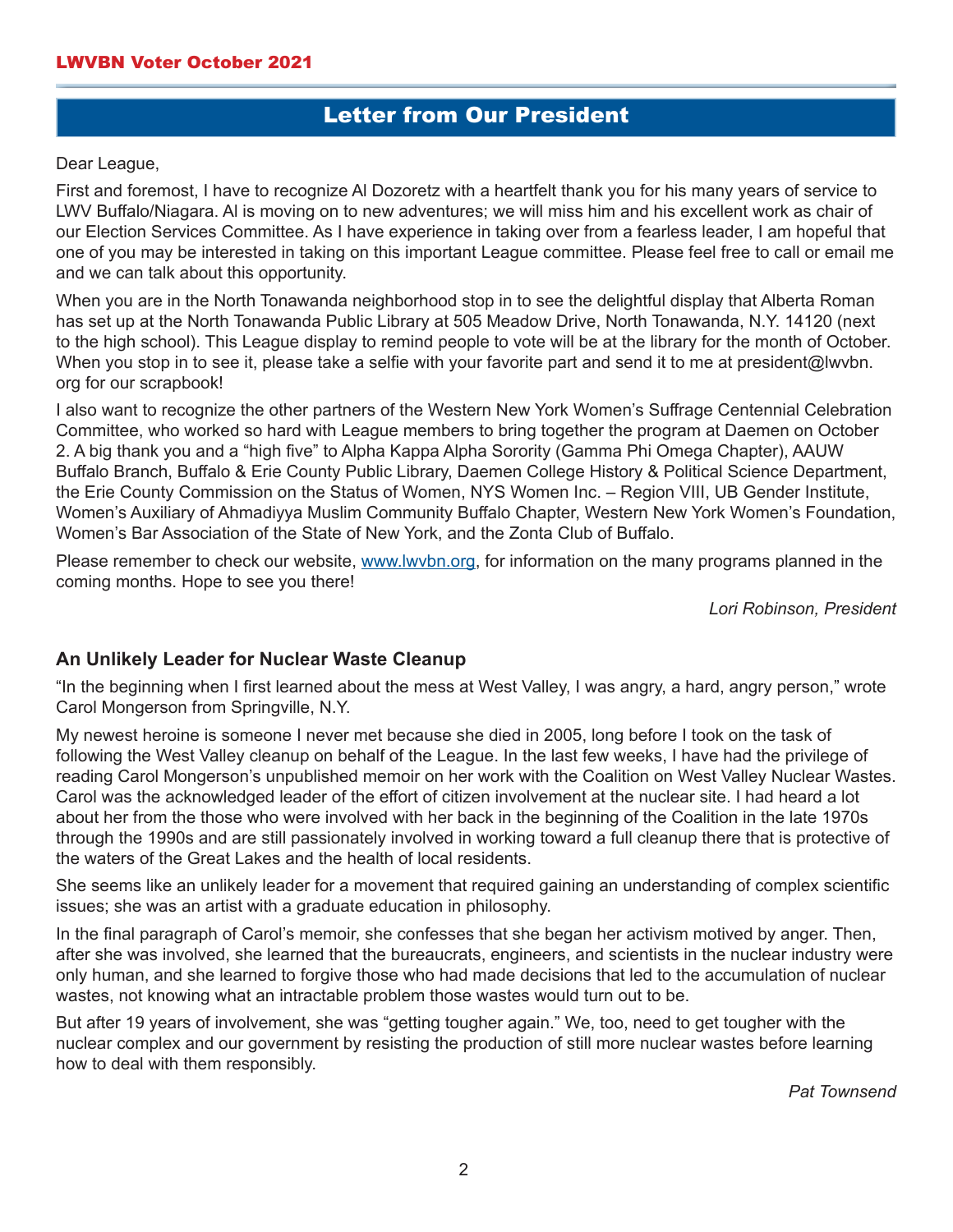# 2021 League Sponsored-Candidate Forums

October 13, 2021, 7:00-9:00 p.m. East Aurora Senior Center 101 King Street, Suite A East Aurora, NY 14052 Erie County Sheriff and Comptroller East Aurora Town Councilmen (2)

October 18, 2021, 6:30-9:00 p.m. Spruce Street School 195 Spruce Street North Tonawanda, NY 14120 Mayor, Clerk Treasurer, and North Tonawanda Aldermen Niagara County Legislators for the 7th and 9th districts

October 22, 2021, 9:00-11:30 a.m. Amherst Center for Senior Services (Co-Sponsor) 370 John James Audubon Parkway Amherst, NY 14228 Erie County Sheriff and Comptroller Amherst Town Supervisor Amherst Town Councilmen (2)

There must be at least two candidates for each office. The audience at each event will submit questions related to issues for each office. Attendees must wear masks and follow the Covid-19 safety protocols at each site.

*Terri Parks, Candidate Forum Coordinator*

## **In Memoriam**

Sally Moehlau was a longtime member of the League of Women Voters of Buffalo/Niagara. She coordinated delivery for Voters Guides in the Clarence area and could be on depended to help in many other League endeavors. In addition, Sally served as President of the Women's Board at Millard Fillmore Suburban Hospital and as a volunteer for Shea's, the Buffalo Philharmonic Orchestra, and other organizations. There will be a memorial service for Sally at the Clarence Presbyterian Church on October 2, 2021, at 11:00 a.m.

## **Save the Date to Celebrate the Holidays with Us**

On December 4, 2021, the League will have a luncheon at The Classics V, on Niagara Falls Boulevard at noon. Our guest speakers will be Dr. Raul Vasquez, CEO of the Greater Buffalo United Accountable Healthcare Network (GBUACO), who started the Urban Family Practice as its primary care physician on Buffalo's West Side in 1996, and his wife, Toni Vasquez, chief of systems for GBUACO. Together with a staff of 150 they provide essential services to an underserved population. We're certain you will appreciate their gifts to the community.

*Alberta Roman, Chair, LWVBN Healthcare Committee*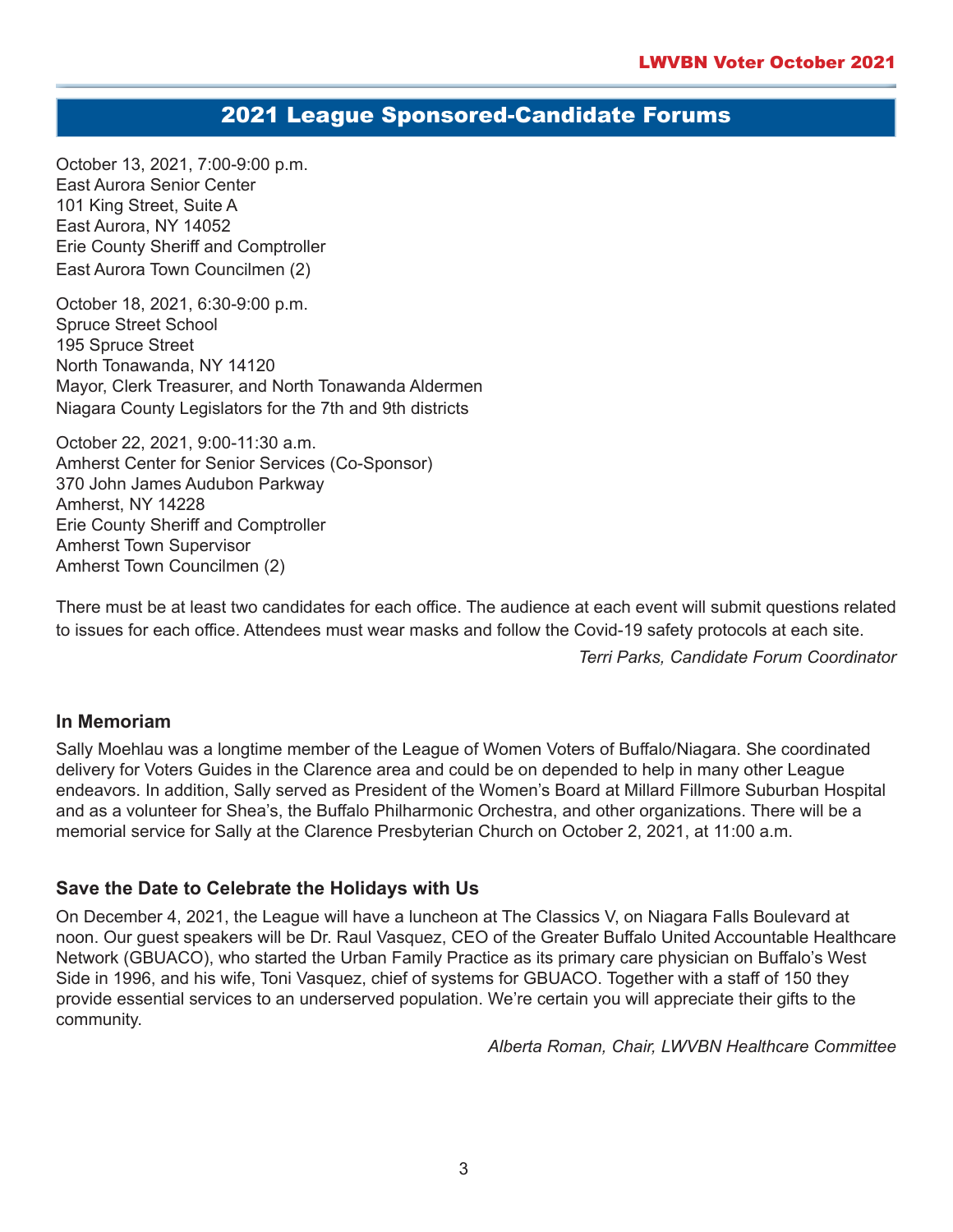# **Great Decisions**

The Great Decisions discussion group will meet on Thursday, October 7, 2021, at 10:00 a.m. via Zoom teleconferencing to discuss Chapter 2 of the booklet: The Future of Persian Gulf Security. Lillis McLean will be the moderator of this relevant topic.

The Foreign Policy Association which sponsors the Great Decisions program says this about our October topic: "The Persian Gulf remains tense as the rivalry between the regional powers of Saudi Arabia and Iran continues. Tensions escalated in early 2020 as the United States began to intervene in the Gulf, launching an airstrike that killed two Iranian military commanders. What are the historical influences that have led to these tensions? What role, if any, should the United States play? Is using military force a viable foreign policy option for 2021 and beyond?"

Contact Fran Holmes with any questions.

# **Membership News — Time to Renew**

The Membership Committee is pleased to report our membership now includes the following new members: Robert Rousch of Buffalo and Amy DiChristina of Grand Island. Welcome to our League family!

A reminder: we are in the midst of membership renewal. Be sure to send in your renewal form, a check written to LWVBN and the membership survey at your earliest convenience if you haven't renewed already. Individual membership is \$75, household membership \$110 and student membership \$20. You may choose to become a Carrie C. Catt member for \$85 or a Susan B. Anthony member for \$100. We hope all of you will continue your commitment to the League and all the fine and important work it does for our community.

*Mary Ann Turkla, Membership Chair*

# **LWV Files Amicus Brief in Voter Intimidation Case Before SCOTUS**

9/21/2021

## **New York State Rifle & Pistol Association V. Bruen Threatens To Eliminate Laws Regulating Guns In Public Places**

WASHINGTON — Late Monday, the League of Women Voters of the United States, along with the Leagues of Women Voters of New York and Florida, filed an amicus brief in *New York State Rifle & Pistol Association v. Bruen*, a US Supreme Court case examining New York laws regulating the right of individuals to carry guns in public places. The Leagues join this case in support of current New York laws requiring New Yorkers to show proper cause before allowing them to carry concealed weapons in certain public places, including polling places. Without such restrictions, the threat of intimidation at polling places, during registration, and as votes are counted could imperil the electoral process.

"Allowing private citizens to carry guns inside polling places and at other election-related events poses a threat to the electoral process. Voter intimidation must not be tolerated," said **Dr. Deborah Ann Turner**, board president of the League of Women Voters of the United States. "Voters have a right to safe access to their polling place, and these laws protect that constitutional right. They must be upheld."

"New York's laws protect New York voters from threats of violence as they exercise their freedom to vote," said **Laura Bierman**, executive director of the League of Women Voters of New York State. "Weakening New York's gun regulation laws would weaken the right to vote safely. These laws must remain in place to protect New York voters."

The League of Women Voters of Florida joins the brief in interest of protecting their efforts to allow counties to place reasonable protective regulations on concealed firearms, in order to prevent voter intimidation and maintain the public's confidence in its ability to safely participate in elections.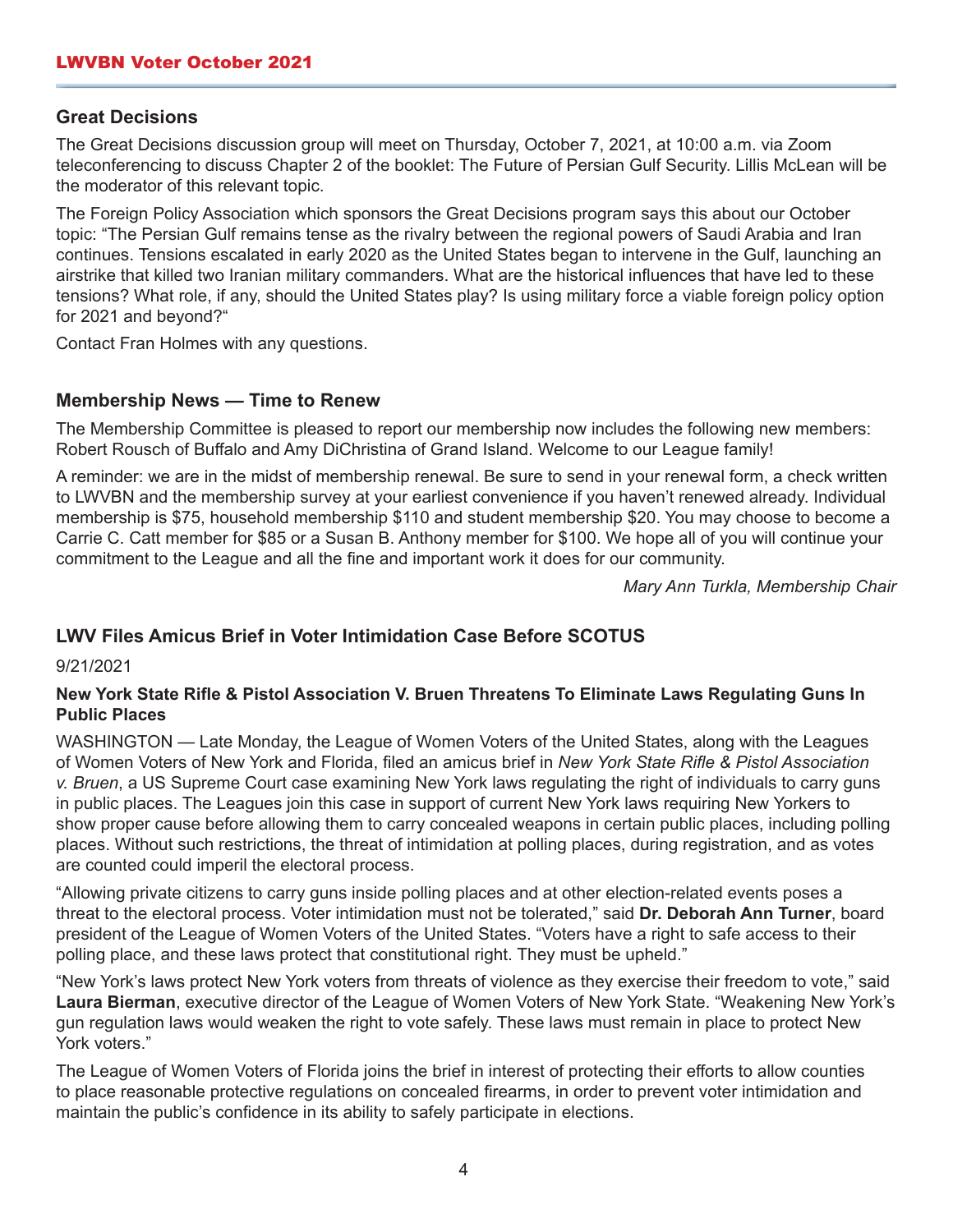"The League of Women Voters of Florida is strongly advocating for protections against voter intimidation in our state," said **Cecile Scoon**, president of the League of Women Voters of Florida. "Florida voters have the same rights to go to the polls without fear or intimidation as the voters in New York do. These laws prohibiting voter intimidation must remain in place so that our counties can protect Florida voters from intimidation at the polls."

The League of Women Voters is represented by Cooley LLP.

"Cooley is proud to partner with the League of Women Voters to ensure that all citizens can safely participate in the electoral process," said Cooley partner **Adam Gershenson**. "No citizen should face intimidation or have their fundamental right to vote undermined, especially at a time when we have seen a disturbing increase in armed intimidation at the polls and at political activities more broadly."

*New York State Rifle and Pistol Association v. Bruen* is expected to be heard before the court later this fall. [Find a link to the amicus brief here](https://www.supremecourt.gov/DocketPDF/20/20-843/193027/20210920161211439_01%20-%20NYSRPA%20v.%20Bruen%20-%20LWV%20Amicus%20-%20Brief.pdf).

*From LWVUS website*

# **A Lesson on Critical Race Theory**

In the January 11, 2021, American Bar Association Journal is a detailed explanation of Critical Race Theory (CRT). The author, Janet George, begins her article with these two paragraphs:

*"In September 2020, President Trump issued an executive order excluding from federal contracts any diversity and inclusion training interpreted as containing "Divisive Concepts," "Race or Sex Stereotyping," and "Race or Sex Scapegoating." Among the content considered "divisive" is Critical Race Theory (CRT). In response, the African American Policy Forum, led by legal scholar Kimberlé Crenshaw, launched the #TruthBeTold campaign to expose the harm that the order poses. Reports indicate that over 300 diversity and inclusion trainings have been canceled as a result of the order. And over 120 civil rights organizations and allies signed a letter condemning the executive order. The NAACP Legal Defense and Educational Fund, Inc. (LDF), the National Urban League (NUL), and the National Fair Housing Alliance filed a federal lawsuit alleging that the executive order violates the guarantees of free speech, equal protection, and due process. So, exactly what is CRT, why is it under attack, and what does it mean for the civil rights lawyer?*

*CRT is not a diversity and inclusion "training" but a practice of interrogating the role of race and racism in society that emerged in the legal academy and spread to other fields of scholarship. Crenshaw—who coined the term "CRT"—notes that CRT is not a noun, but a verb. It cannot be confined to a static and narrow*  definition but is considered to be an evolving and malleable practice. It critiques how the social construction of *race and institutionalized racism perpetuate a racial caste system that relegates people of color to the bottom tiers. CRT also recognizes that race intersects with other identities, including sexuality, gender identity, and others. CRT recognizes that racism is not a bygone relic of the past. Instead, it acknowledges that the legacy of slavery, segregation, and the imposition of second-class citizenship on Black Americans and other people of color continue to permeate the social fabric of this nation."*

The remainder of the article discusses in detail *The Principles of CRT Practice, Education and CRT, and CRT and a Call to Action for Civil Rights Lawyers*. [Here is a link to the article](https://www.americanbar.org/groups/crsj/publications/human_rights_magazine_home/civil-rights-reimagining-policing/a-lesson-on-critical-race-theory/). You may want to read it before or after the program on November 9.

*Terri Parks*